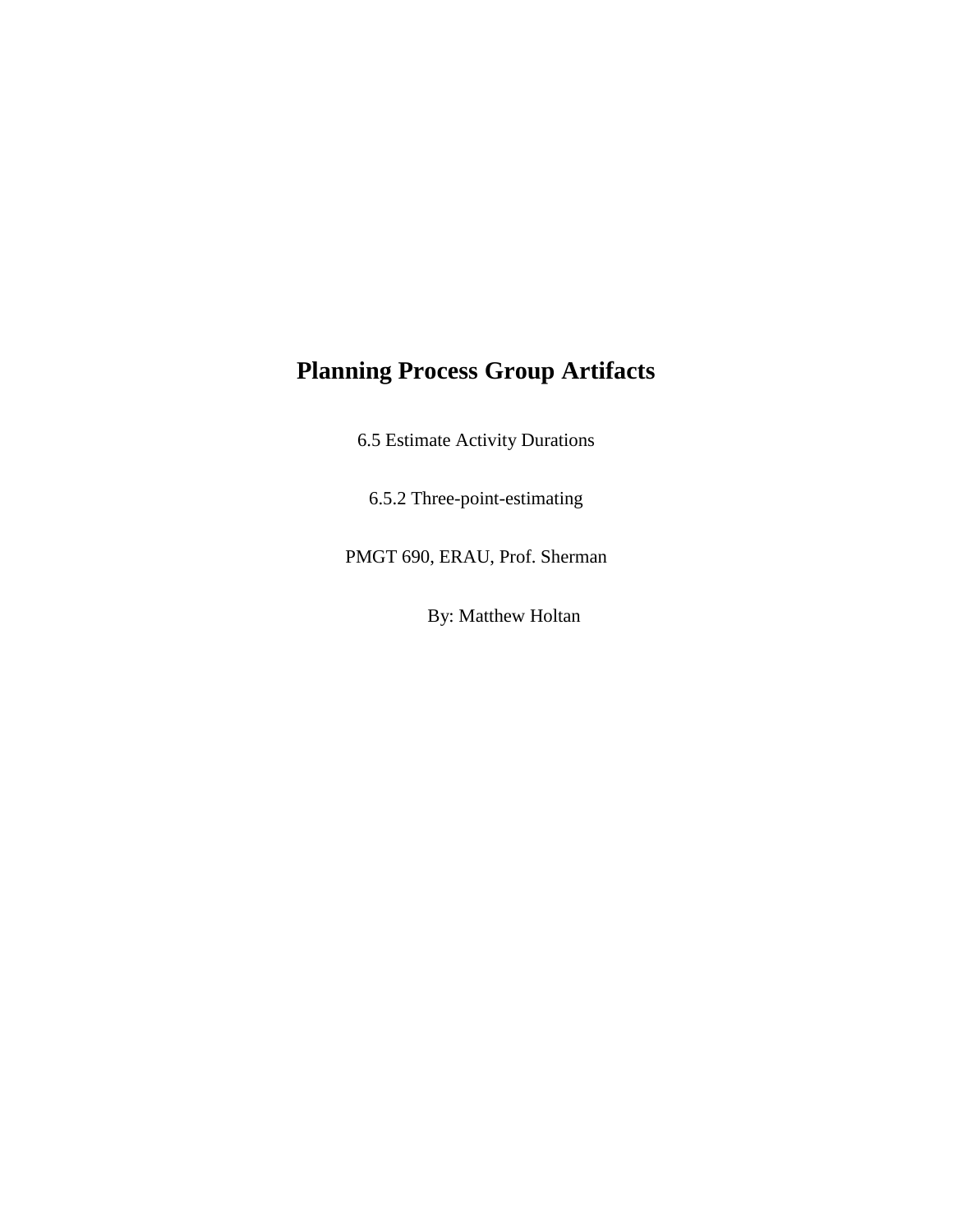**6.5.2 Three-point estimating:** This concept originated with the program evaluation and review technique (PERT). Pert uses three estimates to define and approximate range for an activity's duration: most likely, optimistic and pessimistic. Duration estimates based on three points with an assumed distribution provide an expected duration and clarify the range of uncertainty around the expected duration (PMI,2013). This was a homework assignment was taken from PMGT 613. It shows how PERT and the three-point estimating technique calculates probable durations.

6.5 - Deliverable: Advantage Energy Technology Data Center Migration Case Study

**1.** Expected Proj Duration = 69 Days  $T(s) = 68$  Days Probability of completing before 68 days?

Z=Ts – Te/sum of [(Pessimistic-Optimistic/6)^2] \*\*of the critical path\*\*

= 68-69/sq root of the sum .03+1.78+1.78+.44+.11+1.78+.03+.44+.11+.03+.11  $= -1/ = 2.58 = -0.388$ Z values and Prob Table (A 7.2) pg. 242 = approximately .35 or 35%

## **2.**

Calculate what the expected project duration would have to be to ensure a 93% chance of completion within 68 days.

Using the table from A.72:

Probability = .93

Z value of approximately + 1.5

Ts= 69.67 (QM software table)